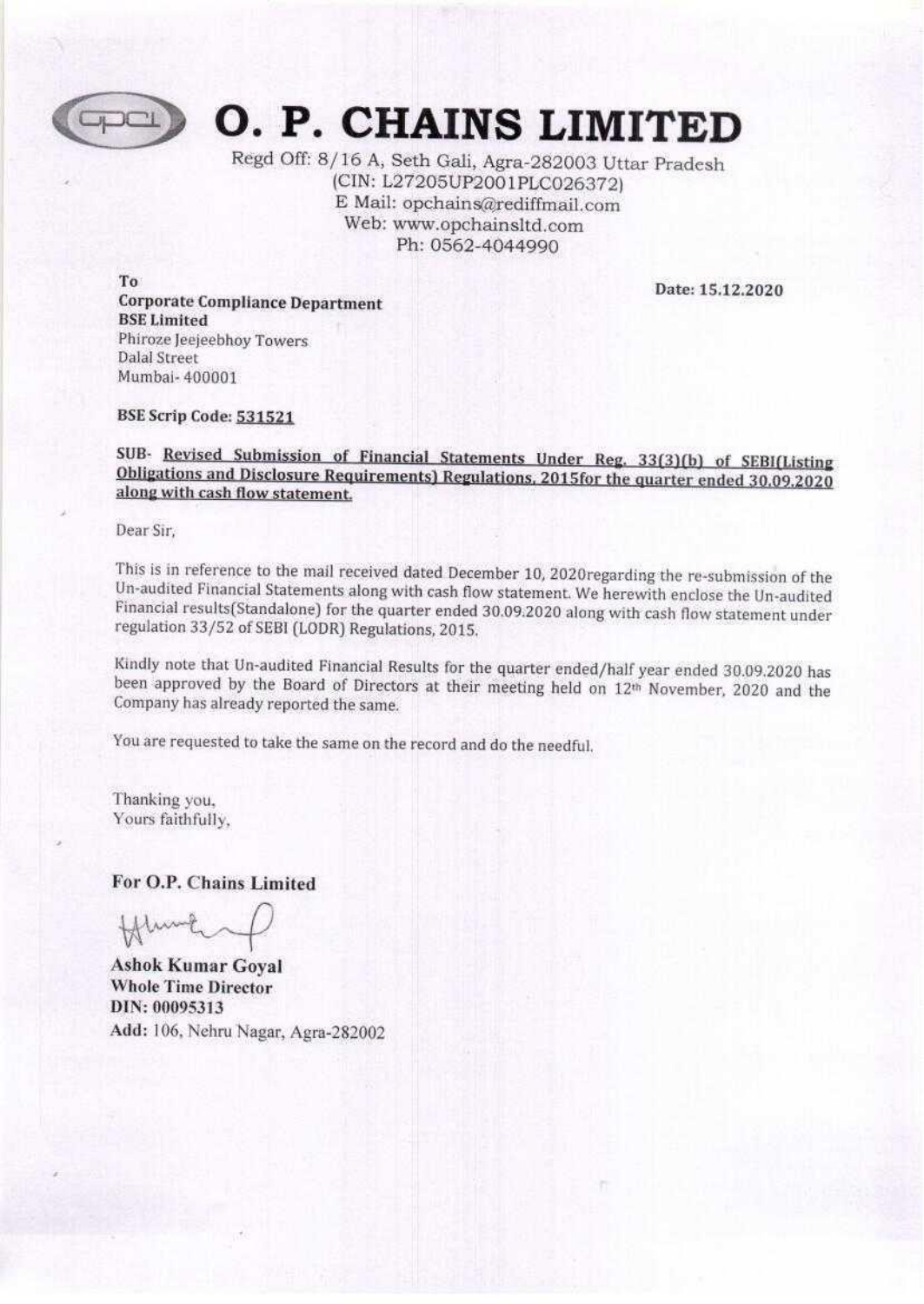

## GO. P. CHAINS LIMITED

Regd Off: 8/16 A, Seth Gali, Agra-282003 Uttar Pradesh (CIN; L27205UP2001PLC026372)<br>E Mail: opchains@rediffmail.com<br>Web: www.opchainsitd.com<br>Ph: 0562-4044990

BOARD OF DIRECTORS OF THE COMPANYO.P. CHAINS LIMITED HELD ON THURSDAY12<sup>™</sup>DAY OF NOVEMBER, 2020 AT 03:00 PM AT THE REGISTERED OFFICE OF THE COMPANY. CERTIFIED TRUE COPY OF BOARD RESOLUTION PASSED IN THE MEETING OF

## **[TEM\_NO.1\_ APPROVAL\_OF\_UNAUDITED\_FINANCIAL\_RESULTS\_AND\_LIMITED**<br>REVIEW REPORT FOR THE QUARTER AND HALF YEAR ENDED ON 30.09.2020:

The Chairman placed before the Board a Statement of Unaudited Financial Results for the Quarter<br>and Half Yearended on 30.09.2020 to be submitted to the Stock Exchange and stated that members<br>of the Audit Committee have rev

"RESOLVED THAT the Unaudited Financial Results for the Quarter and Half Yearended on  $30^{\circ}$ September, 2020 as placed before the meeting be and are hereby approved and taken on record.

RESOLVED FURTHER THAT Mr. Abhay Kumar Pal, CFO and Mr. Ashok Kumar Goyal, Whole time Director of the Company be and are hereby authorised to sign the same and furnish the same to the Stock Exchange, where the shares of the

RESOLVED FURTHER THAT the Limited Review Report of Auditor for the Quarterand Half Year ended on 30<sup>th</sup>September, 2020 as placed before the meeting be and is hereby approved and taken on record to submit to the Bombay Stock Exchange where the shares of the Company are listed."

### ITEM NO.2 TO TAKE NOTE OF RESIGNATION OF WHOLE TIME COMPANY<br>SECRETARY CUM COMPLIANCE OFFICER OF THE COMPANY SECRETARY CUM COMPLIANCE OFFICER OF THE COMPANY

"RESOLVE THAT the resignation of Mrs. Archana Pundir from the post of Company secretary<br>cum compliance officer of the company be and is hereby accepted w.e.f 31<sup>st</sup> October, 2020,

RESOLVED FURTHER THAT the Board places on record her appreciation for her assistance and guidance provided by Mrs. Archana Pundir during her tenure as Company secretary cum compliance officer of the company.<br> $+$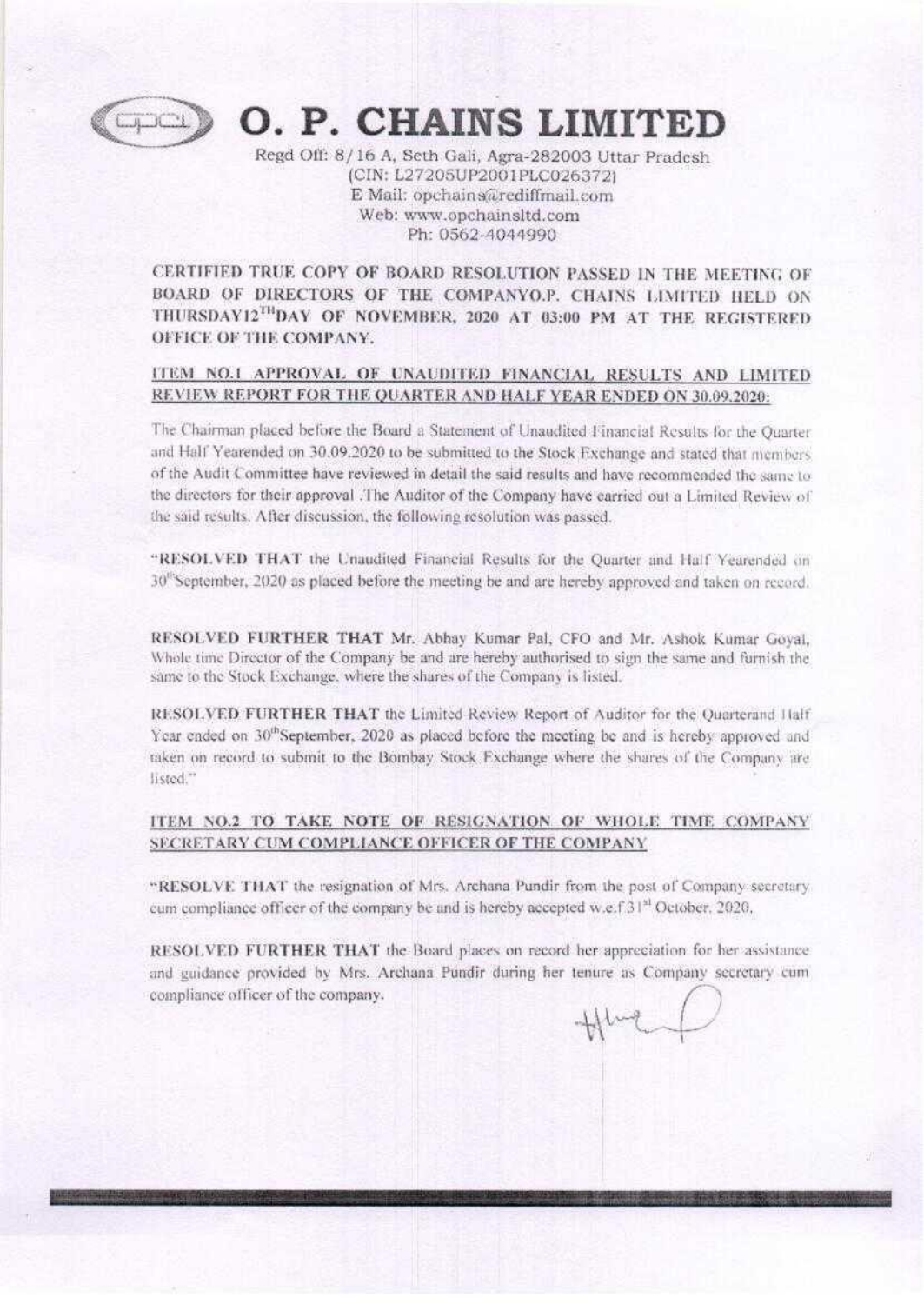

**CODING P. CHAINS LIMITED**<br>Regd Off: 8/16 A, Seth Gali, Agra-282003 Uttar Pradesh<br>(CIN: L27205UP2001PLC026372)<br>E Mail: opchains@rediffmail.com<br>Web: www.opchainsltd.com<br>Ph: 0562-4044990

# **ITEM NO.3APPOINTMENT OF WHOLE TIME COMPANY SECRETARY CUM COMPLIANCE OFFICER OF THE COMPANY**

**"RESOLVED THATPursuant to the provision of Section 203 of the Companies Act, 2013 and any annendments there to, CS Pritika Agarwal (Mem. No.A33473) Associate Member of the Institute of Company Secretaries of Indiawho pos CO. P. CHAINS LIMITEE IS and the control of the search of the search of the search of the search of the control of the search of the search of the search of the search of the search of the search of the search of the sea** 

FURTHER RESOLVED THAT CS Pritika Agarwal (Mem. No.A33473), be and is hereby<br>appointed/designated as the Compliance Officer of the Company as per Regulation 6 of SEB<br>(Listing Obligation and Disclosure Requirements) Regulati appointed/designated as the Compliance Officer of the Company as per Regulation 6 of SEB1 (Listing Obligation and Disclosure Requirements) Regulations, 2015 with effect from 12<sup>th</sup> November, 2020.

#### **ITEM NO. 4 AUTHORISATION OF DIRECTOR**

RESOLVED THAT Mr. Om Prakash Agarwal, Managing Director of the company be and is<br>breefor authorized severally to sign digitally the E-form E-forms MGT-14. DIR-12 with the<br>concerned Registrar of Companissand to do all areas hereby authorized severally to sign digitally the E-Form E-Forms MGT-14, DIR-12 with the<br>concerned Registrar of Companiesand to do all acts deeds things which are necessary for the appointment of Mrs. Pritika Agarwal and resignation of Mrs. Archana Pundir, company secretary

#### ITEM NO.5 AUTHORISATION OF PROFESSIONAL

RESOLVED FURTHER THAT Mr. R.C. Sharma Company Secretary in practice be and is hereby **RESOLVED FURTHER THAT** Mr. R.C. Sharma Company Secretary in practice be and is hereby<br>authorized to verify, certify E-Forms MGT-14. DIR-12 regarding appointment of Mrs. Pritika Agarwal and<br>resignation of Mrs. Archana Pund . . .

#### For & on behalf of the Board of Directors

For O.P. Chains Limit

Hlung

 For & on behalf of the Boar<br>For O.P. Chains Limited<br>
<br>
Ashok Kumar Goyal<br>
Whole Time Director<br>
DIN: 00095313<br>
Add: 106, Nehru Nagar, Agra<br>
Agra Ashok Kumar Goyal<br>Whole Time Director<br>DIN: 00095313 Add: 106, Nehru Nagar, Agra-282002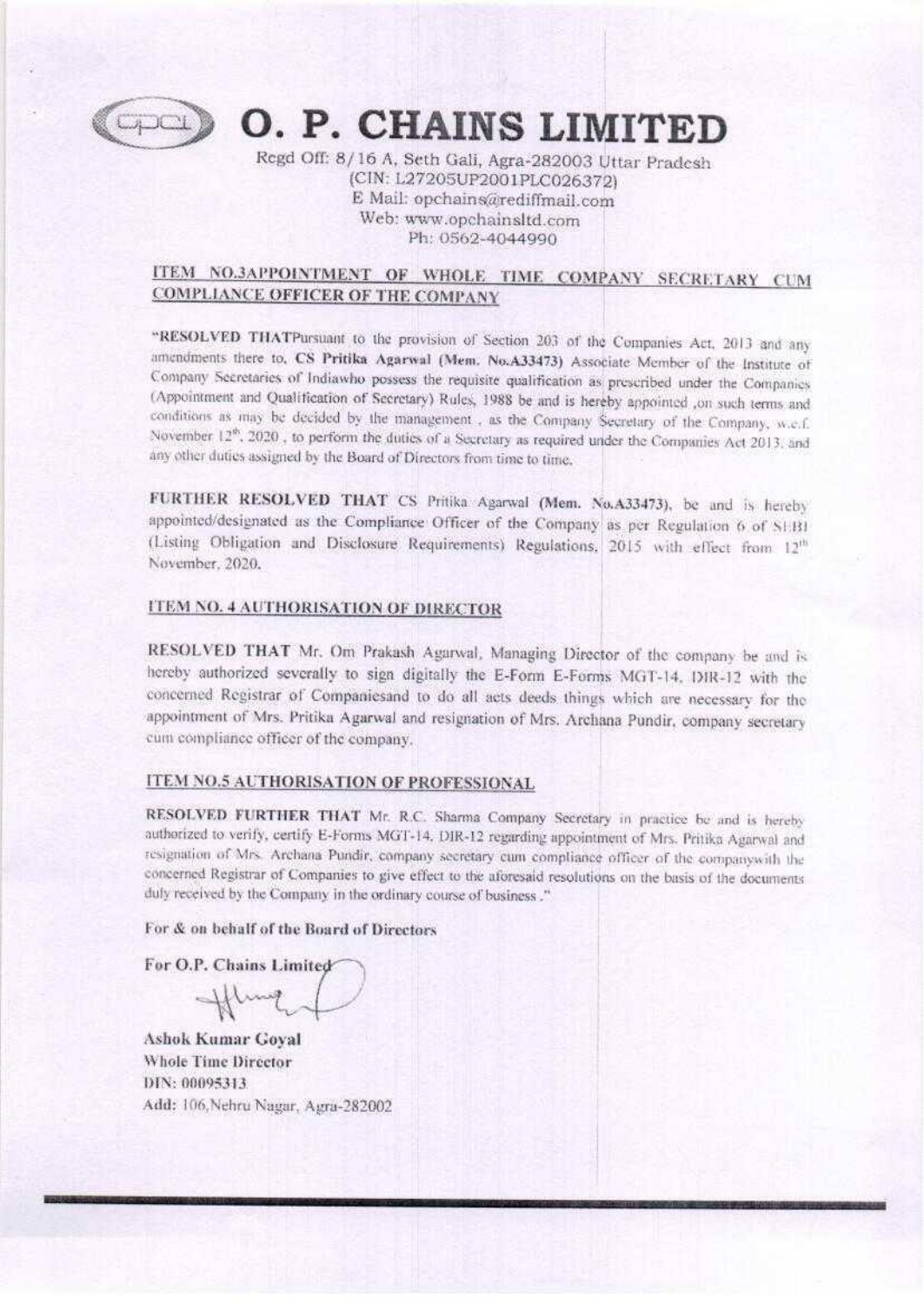

# A. J. Associat

**Chartered Accountants** 

Independent Auditor's Report on Half Yearly/Year to date results of O. P. Chains Limited pursuant to the Regulation 33 of the SEBI (Listing Obligations and Disclosure Regulrements ) Regulations, 2015.

Review report to

The Board of Directors.

O. P. Chains Limited

We have reviewed the accompanying statement of unaudited financial results of O.P Chains Limited<br>for the Half-Year ended 30.09.2020 being submitted by the company pursuant to the requirements of Regulation 33 of the SEBI (Listing Obligations and Disclosure Requirements) Regulations, 2015. This statement is the responsibility of the Company's Management and has been approved by the Board of Directors. Our responsibility is to issue a report on these financial statements based on our review.

We conducted our review of the Statement in accordance with the Standard on Review Engagements (SRE) 2410 "Review of Interim Financial Information Performed by the Independent Auditor of the Entity", issued by the Institute of Chartered Accountants of India. This standard requires that we plan and perform the review to obtain moderate assurance as to whether the financial statements are free of material misstatement. A review is limited primarily to inquiries of company personnel and analytical procedures applied to financial<br>data and thus provides less assurance than an audit. We havenot performed an audit and accordingly, we do not express an audit opinion.

Based on our review conducted as above, nothing has come to our attention that causes us to believe that the accompanying statement of unaudited financial results prepared in accordance with applicable accounting standards and other recognized accounting practices and policies has not disclosed the information required to be disclosed in terms of Regulation 33 of the SEBI (Listing Obligations and Disclosure Requirements) Regulations, 2015 including the manner in which it is to be disclosed, or that it contains any material misstatement

Place: Agra 12.11.2020 Date:

UDIN: 20409415AAAADT5846

For A.J.ASSOCIATES Chartered Accountants FRN: 000844C CA PTerit Agarwal (Partner) Membership No. 409415 3



Shop No. 9, Block No. 7, Shoe Market, Sanjay Place, Agra-282002 | Ph.: 0562-4061719 Fax: 0562-4061719 | Mobile: +91-9997755550, 9837162564 E-mail : ajassociates.ca@gmail.com, info@ajassociates-india.com | Website : www.ajassociates-india.com

Scanned with CamScanner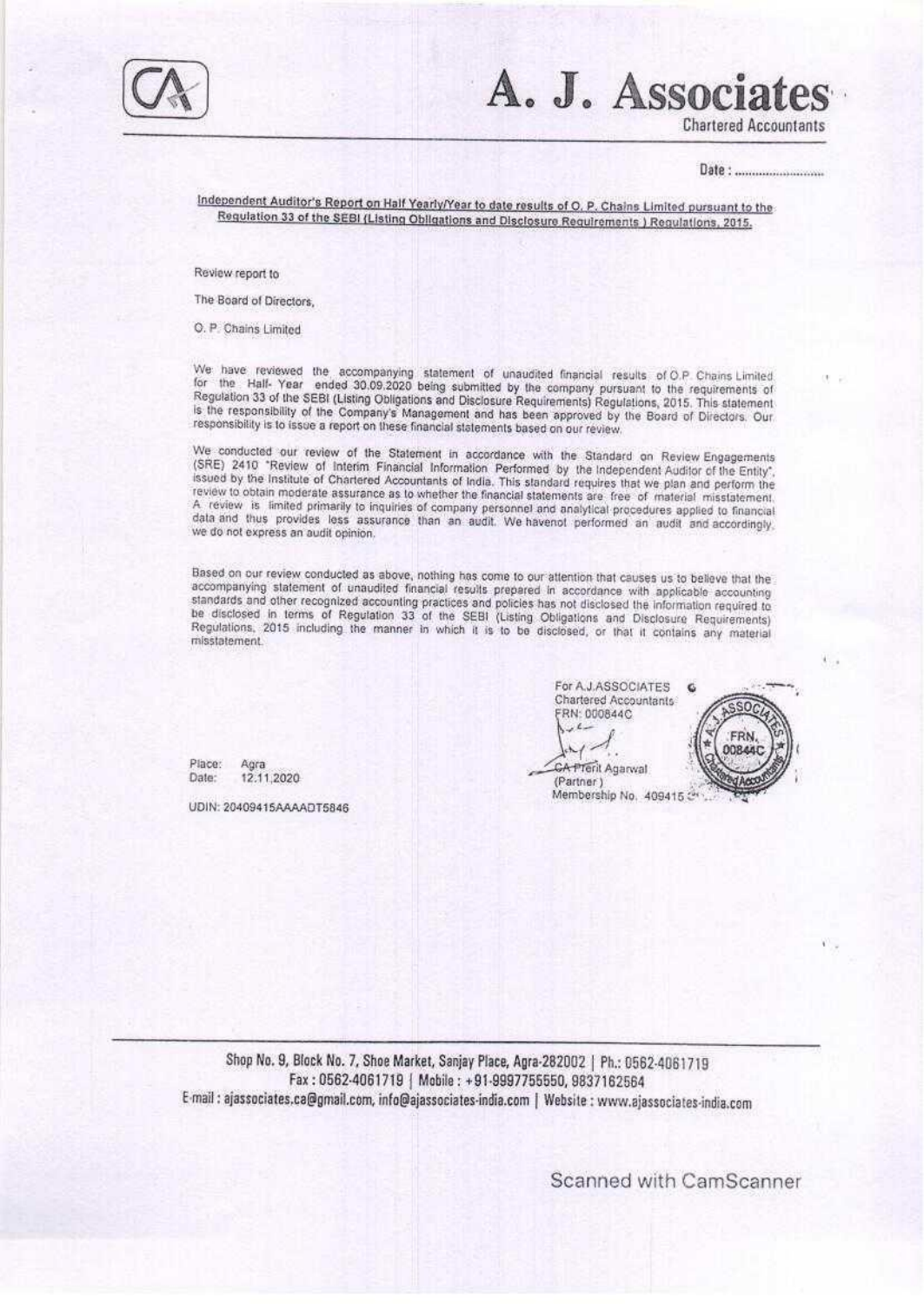#### O. P. CHAINS LIMITED Regd. Off: 8/16 A, Seth Gall, Agra-282003 Uttar Pradesh, Ph: 0562-4045117, 4044990 Website: www.opchainsitd.com, Email Id: info@opchainsitd.com, CIN: L27205UP2001PLC026372

| Statement of Standalone Financial Results for the Half Year/Year ended September 30th, 2020      |                           |                           |                           |                                              | Amt. (Actuals)            |                             |
|--------------------------------------------------------------------------------------------------|---------------------------|---------------------------|---------------------------|----------------------------------------------|---------------------------|-----------------------------|
|                                                                                                  | 3 Manths Ended            |                           |                           | Year to Date (Half-year ended)<br>Year Ended |                           |                             |
| Particulars                                                                                      | 30-09-2020<br>(Unaudited) | 30-06-2020<br>(Unaudited) | 30-09-2019<br>(Unaudited) | 30-09-2020<br>(Unaudited)                    | 30-09-2019<br>(Unaudited) | 31-03-2020<br>(Audited)     |
| Revenue from Operations                                                                          |                           | ÷                         | ä                         | v                                            | 35,504,818.50             |                             |
| Other Income                                                                                     |                           |                           | ¥                         | ٠                                            |                           | 147,896,849.45              |
| III. Total Revenue (I +II)                                                                       |                           |                           |                           |                                              | 35,504,818.50             | 9.93<br>147,896,859,38      |
| IV. Expenses                                                                                     |                           |                           |                           |                                              |                           |                             |
| Cost of Material Consumed                                                                        |                           |                           |                           |                                              |                           |                             |
| Purchases of Stock-in-trade                                                                      |                           |                           |                           |                                              |                           |                             |
|                                                                                                  |                           | 3,980,577.00              |                           | 3,980,577.00                                 | 35,504,858.00             | 143,611,660.00              |
| Changes in inventories of finished goods, Work-in-progress<br>and stock-in-trade                 |                           | (3,980,577.00)            |                           | (3,980,577,00)                               | (349, 325.17)             | 710,584.99                  |
| Employee Benefits Expenses                                                                       | 383,298.00                | 279,517.00                | 383,517.00                | 662.815.00                                   | 765,116.00                | 1,662,649.00                |
| Finance Costs                                                                                    | 88.50                     | 118.00                    | 206.50                    | 206.SO                                       | 383.50                    |                             |
| Depreciation and amortisation expenses                                                           |                           |                           | 16,159.75                 |                                              | 32,319.50                 | 1,185,90<br>64,639.00       |
| Other Expenses                                                                                   | 84,271.32                 | 114,175.53                | 132,494.61                | 198,446.85                                   | 289,527.66                | 1,164,105.01                |
| <b>Total Expenses</b>                                                                            | 467,657.82                | 393,810.53                | 532,377.86                | 861,468.35                                   | 36,242,879.49             | 147,214,823.90              |
| V. Profit/(Loss) before exceptional and extraordinary items<br>and tax (III-IV)                  | (467, 657, 82)            | (393,810.53)              | (532, 377.86)             | (861, 468.35)                                | (738,060.99)              | 682,035.48                  |
| VI Exceptional items                                                                             |                           |                           |                           |                                              |                           |                             |
| VII. Profit/(Loss) before extraordinary items and tax (V-VI)                                     | (467, 657.82)             | (393, 810.53)             | (532, 377.86)             | (861, 468.35)                                | (738,060.99)              | 682,035.48                  |
| VIII. Extraordinary items                                                                        |                           |                           |                           |                                              |                           |                             |
| IX. Profit/(Loss) before tax (VII-VIII)                                                          | (467, 657, 82)            | (393, 810, 53)            | (532, 377, 86)            | (861, 468, 35)                               | (738,060.99)              |                             |
| X. Tax Expense                                                                                   |                           |                           |                           | ÷                                            |                           | 682,035.48                  |
| [1] Current tax                                                                                  |                           |                           |                           | ×                                            |                           | 126.157.69                  |
| [2] Previous years tax                                                                           |                           |                           | ٠                         |                                              |                           |                             |
| [2] Deterred tax                                                                                 | r.                        |                           |                           |                                              |                           | 15,406.62                   |
| XI. Net Profit/(Loss) for the period from continuing<br>operations (IX-X)                        | (467, 657, 82)            | (393, 810.53)             | (532, 377.86)             | (861, 468.35)                                | (738, 060.99)             | 540,471.17                  |
| XII. Profit/(Loss) from discontinuing operations before tax                                      |                           |                           |                           |                                              |                           |                             |
| XIII. Tax expense of discontinuing operations                                                    |                           |                           |                           | c                                            |                           |                             |
| XIV. Profit/(Loss) from Discontinuing operations (after tax)<br>$(XII-XIII)$                     |                           |                           |                           |                                              |                           |                             |
| XV. Profit/(Loss) for period before Minority interest                                            | z                         | -                         |                           | $\overline{\phantom{a}}$                     |                           |                             |
| Share of profit/Loss of Associates                                                               |                           |                           |                           | ÷                                            |                           |                             |
| Profit/(Loss) of Minority interest                                                               |                           |                           |                           |                                              |                           |                             |
| XVI. Profit/(Loss) for the period (XI +XIV)                                                      | (467, 657.82)             | (393, 810.53)             | (532, 377.86)             | (861, 468.35)                                | (738,060.99)              |                             |
| XVII. Paid-up share capital (Face Value of the share shall be<br>indicated)                      | 68,500,000,00             | 68,500,000.00             | 68,500,000.00             | 68,500,000.00                                | 68,500,000.00             | 540,471.17<br>68,500,000.00 |
| XVIII. Reserve excluding revaluation reserve as per balance<br>sheet of previous accounting year | 235,886,246.93            | 235,960,094.22            | 237,917,652.31            | 235,492,436.40                               | 237,711,969.18            | 236,353,904.75              |
| XIX. Earning Per Equity Share                                                                    |                           |                           |                           |                                              |                           |                             |
| a) Basic                                                                                         | (0.07)                    | (0.06)                    | (0.08)                    |                                              |                           |                             |
| b) Deluted                                                                                       | (0.07)                    | (0.06)                    | (0.08)                    | (0.13)<br>(0.13)                             | (0.11)<br>(0.11)          | 0.08<br>0.08                |

Notes

(1) The above results have been reviewed by Audit Committee and taken on record by the Board of Directors at its Meeting held on 12.11.2020 . The Statutory Auditors have canted out Limited Review of the above results as per Reg 33 of SEBI (LODR), 2015.

(2) Segment reporting as defined in Accounting Standard (AS-17) is not applicable since the entire operation of the company relates to only one segment.

(3) In terms of Regulation 13(3) of the SEB (Listing Obligations & Oisclosure Requirements) Regulations, 2015, there were no investor complaint pending at the beginning of the quarter or lying unresolved at 30,09.2020 (4) The figures have been re-grouped/re-arranged whereever considered necessary.

FOR O. P. CHAINS LIMITED

H

Ashok Kumar Goyal Chairman & Whole Time Director DHN: 00095313

Place AGRA Date: 12.11.2020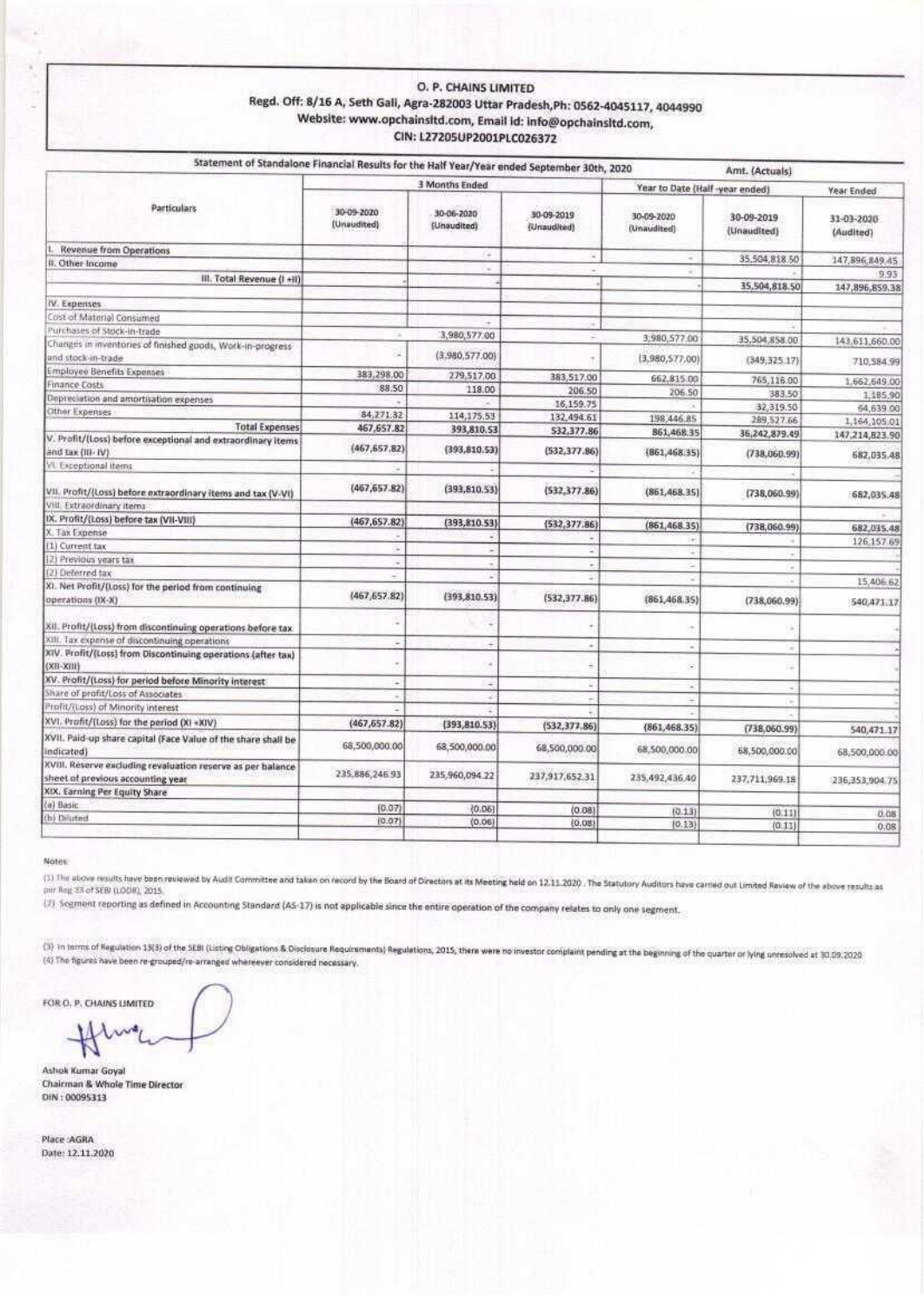|                                                                                                                                               | Statement Asset and liabilities                      |                                    |
|-----------------------------------------------------------------------------------------------------------------------------------------------|------------------------------------------------------|------------------------------------|
| Regd. Off: 8/16 A, Seth Gali, Agra-282003 Uttar Pradesh, Ph: 0562-3059117, Fax: 0562-4044990                                                  | O. P. CHAINS LIMITED                                 |                                    |
| Website: www.opchainsitd.com, Email id: info@opchainsitd.com,                                                                                 |                                                      |                                    |
| <b>Particulars</b>                                                                                                                            | CIN: L27205UP2001PLC026372<br><b>Half-Year Ended</b> | <b>Year Ended</b>                  |
|                                                                                                                                               | 30.09.2020                                           | 31.03.2020                         |
| A. Equity & Liabilities                                                                                                                       | <b>Un-Audited</b>                                    | Audited                            |
| Shareholder's Fund<br>Share Capital                                                                                                           |                                                      |                                    |
| Reserve & Surplus                                                                                                                             | 68,500,000.00<br>235,492,436.40                      | 68,500,000.00<br>236, 353, 904. 75 |
| Money received against Share Warrants<br>Sub Total - Shareholder's Funds                                                                      | 303,992,436.40                                       |                                    |
| <b>Non-Current Liabilities</b>                                                                                                                |                                                      | 304,853,904.75                     |
| Long-term Borrowings<br>Deferred Tax Liabilities(net)                                                                                         | ÷<br>56,308.62                                       |                                    |
| Other long-term liabilities<br>Long Term Provisions                                                                                           | ÷                                                    | 56,308.62                          |
| Sub Total - Non- Current Liabilities                                                                                                          | 56,308.62                                            | 56,308.62                          |
| <b>Current Liabilities</b><br>Short Term Borrowings                                                                                           |                                                      |                                    |
| <b>Trade Payables</b>                                                                                                                         | $\overline{\phantom{a}}$                             |                                    |
| Other Current Liabilities<br>Short Term Provisions                                                                                            | 313,576.69                                           | 297,381.03                         |
| Sub Total - Current Liabilities                                                                                                               | 25,000.00<br>338,576.69                              | 119,500.00<br>416,881.03           |
| TOTAL- EQUITY AND LIABILITIES                                                                                                                 | 304, 387, 321.71                                     | 305,327,094.40                     |
| <b>B.</b> Assets                                                                                                                              |                                                      |                                    |
| <b>Non-Current Assets</b><br>Fixed Assets including Capital Work in Progress                                                                  | (510, 736.50)                                        |                                    |
| Long Term Loans & Advances                                                                                                                    | 245,200.00                                           | 341,263.50<br>245,200.00           |
| Other Non-Current Assets<br>Sub Total- Non-Current Assets                                                                                     | 276, 185, 737.41<br>275,920,200.91                   | 276,940,737.41                     |
| <b>Current Assets</b><br>Inventories                                                                                                          |                                                      | 277,527,200.91                     |
| <b>Trade Receivables</b>                                                                                                                      | 26, 361, 768.98                                      | 22,381,191.98<br>4,353,761.00      |
| Cash & Cash equivalents<br>Short Term Loans & Advances                                                                                        | 514,400.39                                           | 107,433.72                         |
| <b>Other Current Assets</b>                                                                                                                   | 756,189.42<br>834,762.01                             | 618,902.48<br>338,604.31           |
| Sub Total- Current Assets<br><b>TOTAL ASSETS</b>                                                                                              | 28,467,120.80                                        | 27,799,893.49                      |
| Notes                                                                                                                                         | 304,387,321.71                                       | 305,327,094.40<br>۰                |
| (1) The above results have been reviewed by the Audit Committee and taken on record by the Board of Directors at their Meeting held           |                                                      |                                    |
| on 12.11.2020<br>(2) The above results have been Audited by the Statutory Auditors of the Company.                                            |                                                      |                                    |
| (3) Previous quarter/year figures have been restated wherever necessary to make them comparable.                                              |                                                      |                                    |
| (4) Disclosure of segment wise information as per AS-17 is not applicable, as Trading of Precious and<br>the company's only business Segments |                                                      | Non Precious Metals is             |
|                                                                                                                                               |                                                      |                                    |
|                                                                                                                                               |                                                      | For O.P. CHAINS LIMITED            |
|                                                                                                                                               |                                                      |                                    |
| Place: Agra                                                                                                                                   |                                                      |                                    |
| Date: 12.11.2020                                                                                                                              |                                                      | Chairman & Whole time Director     |
|                                                                                                                                               |                                                      |                                    |
|                                                                                                                                               |                                                      |                                    |